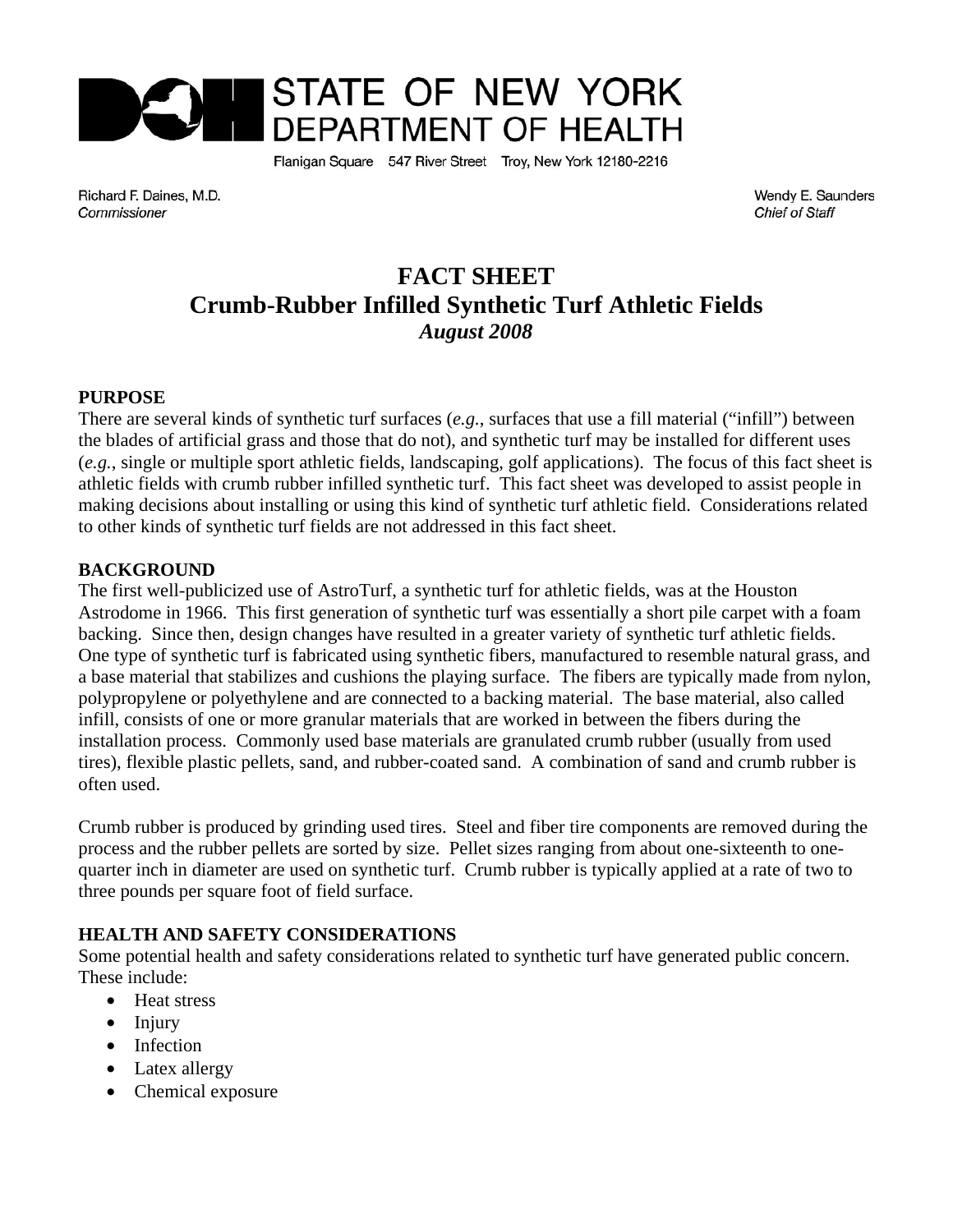### **Heat Stress**

Synthetic turf fields absorb heat, resulting in surface temperatures that are much higher than the temperatures of the surrounding air. In June 2002 at Brigham Young University (BYU) in Utah, the average surface temperature on a synthetic turf field was reported to be 117°F while the average surface temperatures on natural turf and asphalt were 78°F and 110°F, respectively. A maximum surface temperature of 200°F on the BYU synthetic turf field was reported. A turfgrass specialist at the University of Missouri reported measuring an air temperature of 138°F at "head-level" height on the university's synthetic turf field on a sunny 98°F day. The surface temperature of the field was reported to be 178°F. A study conducted at Penn State University measured surface temperatures on experimental plots of nine different types of infilled turf. Temperature measurements were made on three occasions. The average air temperatures reported were 79°, 78°, and 85°F. The corresponding average surface temperatures reported for the synthetic turf plots are 120°, 130° and 146°F.

Water can be applied to synthetic turf to reduce the surface temperatures on warm days. A study at BYU found that watering synthetic turf lowered the surface temperature from 174°F to 85°F, but the temperature rose to 120°F in five minutes and to 164°F in twenty minutes. A study conducted by Penn State University on experimental synthetic turf plots examined the effect of watering synthetic turf on surface temperature. Measurements were made on three occasions. For one monitoring period, surface temperatures ranging from about 130° to 160°F were lowered initially to about 75°F, but increased within 30 minutes to temperatures ranging from about 90° to 120°F, where they remained fairly stable for the three-hour monitoring period.

The surface temperatures reported on synthetic turf fields can get high enough to reach levels of discomfort and may contribute to heat stress among users of the fields. While watering synthetic turf may reduce surface temperatures, other factors are likely to influence its effectiveness. At the present time, NYSDOH is unaware of any studies that have examined the role of synthetic turf in contributing to heat stress or that have compared the occurrence of heat stress among athletes playing on natural turf and synthetic turf.

Because of the potential for high temperatures on infilled synthetic turf fields, it is important that people who play or work on the fields be provided with adequate warnings regarding the potential for heat stress. People should also be advised to remain hydrated and to seek relief from the heat in shaded areas. The potential for and frequency of high surface temperatures warrant consideration when making decisions about installing and using a synthetic turf field.

# **Injury**

There is a common perception that there are more sports injuries on synthetic than on natural turf athletic fields. Many factors influence the rate of sports injuries, including the type of playing surface. The many kinds of synthetic turf surfaces and changes in the turf products over the years complicate the assessment of how the playing surface affects injury rates. Other risk factors have been implicated in injury rates among athletes, in addition to the type of playing surface. These risk factors include level of competition, skill level, age, shoe type, previous injury and rehabilitation, and a number of individual physical characteristics. We identified five studies that compared injury (*e.g.,* sprains, lacerations, fractures) rates among athletes when playing on infilled synthetic turf and natural turf fields. Although the ability of the studies to detect differences in the injury rates was limited by the small number of injuries reported, the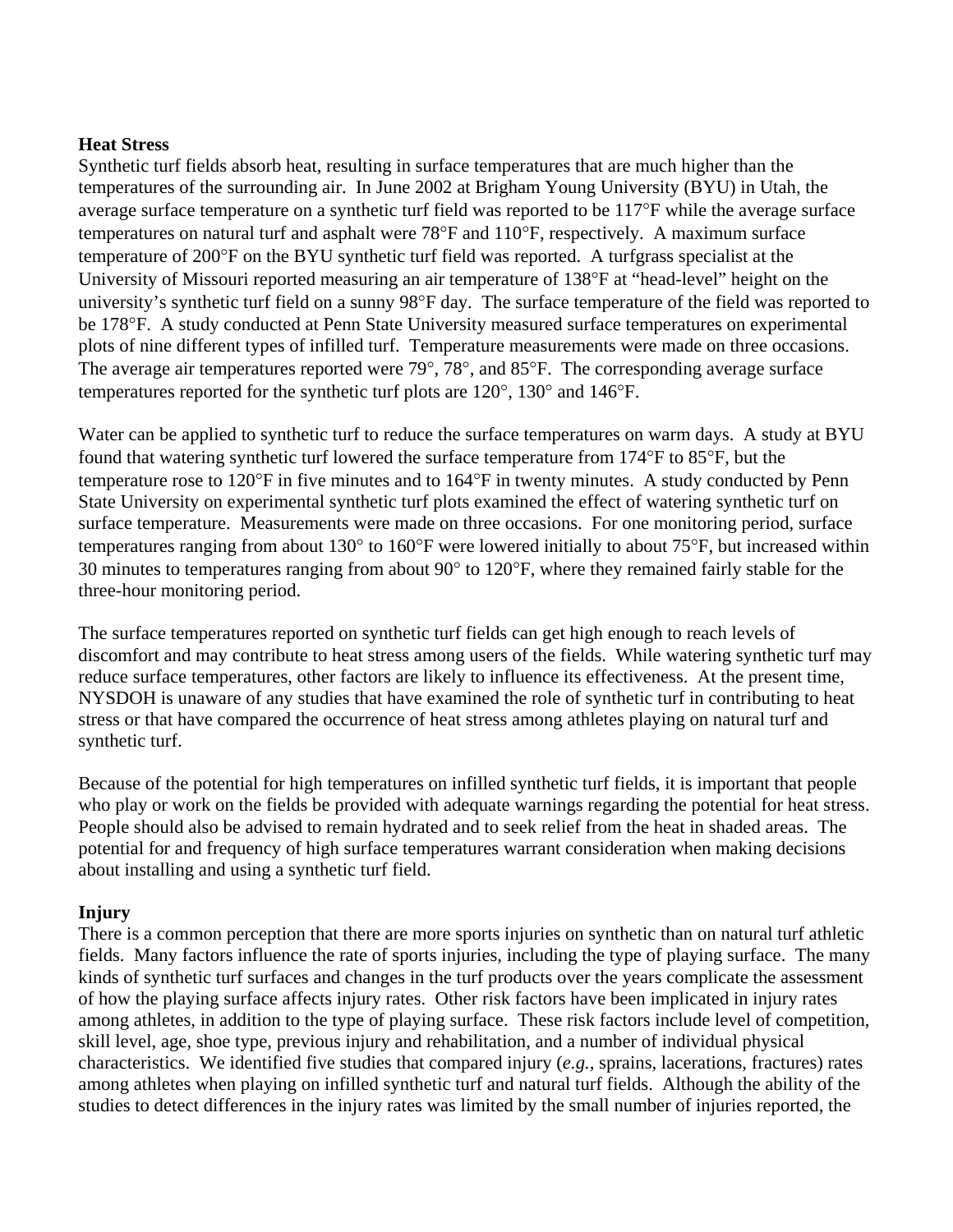studies concluded that there were no major differences in overall injury rates between natural and infilled synthetic turf. Although each study found some differences in specific injury types, there was no consistent pattern across the studies.

The potential for head injuries from contact with the surfaces has been assessed by determining the ability of the surfaces to absorb impacts. Tests have shown that the force of impact on asphalt surfaces is much higher than the level generally accepted to be associated with serious head injury. The force of impact on many types of natural turf and all types of synthetic turf tested are below this level. The force of impact on frozen natural turf is typically above the acceptable level. No data are available for the force of impact on frozen synthetic turf.

The abrasiveness of synthetic turf fibers may contribute to the injury risk among athletes, particularly for abrasions or "turf burns." The degree of abrasiveness appears to be dependent on the composition and shape of the turf fibers. A study conducted at Penn State University suggests that synthetic turf with nylon fibers is more abrasive than synthetic turf with other types of fibers.

### **Infection Risk**

Some people have expressed concern that infections, including methicillin-resistant *Staphylococcus aureus* (MRSA), may be more common among users of synthetic turf fields than users of natural turf fields. This possibility has not been studied systematically, and no definitive statements can be made about differences in risk between the two surfaces.

At least two questions are important in evaluating the risk of infection. Does skin damage occur more frequently on synthetic turf than natural turf, thus providing a place where infections are more likely to occur? Are there more germs on synthetic turf than natural turf?

While injury studies have not consistently identified differences in abrasion and laceration risks between natural and infilled synthetic turf, some types of synthetic turf may result in more skin abrasions. Although very few tests have been performed, the available data do not suggest the widespread presence of infectious agents, such as MRSA, on synthetic turf fields. Also, the available information indicates that outdoor or indoor synthetic turf surfaces are no more likely to harbor infectious agents than other surfaces in those same environments. Disease outbreak investigations conducted in response to illnesses caused by a variety of germs (*e.g.*, MRSA, *Campylobacter*, meningococcus, echovirus, herpes simplex virus, hepatitis virus, coxsackie virus) have not identified playing fields, either natural or synthetic, as likely to increase the risk of transmitting infections.

Skin cuts and abrasions that may result from contact with athletic fields, including both natural and synthetic fields, are susceptible to infection. Athletes and others developing skin abrasions should clean the wounds and seek prompt medical attention. Athletes should avoid sharing towels (on and off the field), equipment, razors, soap and other objects with others, because sharing these items can spread germs.

### **Latex Allergy**

Latex, a substance found in natural rubber, contains substances called "latex allergens," which can cause an allergic response in some people. About 6 percent of the general population is allergic to the substances in latex. Tire rubber contains the latex allergen, although at much lower levels than in latex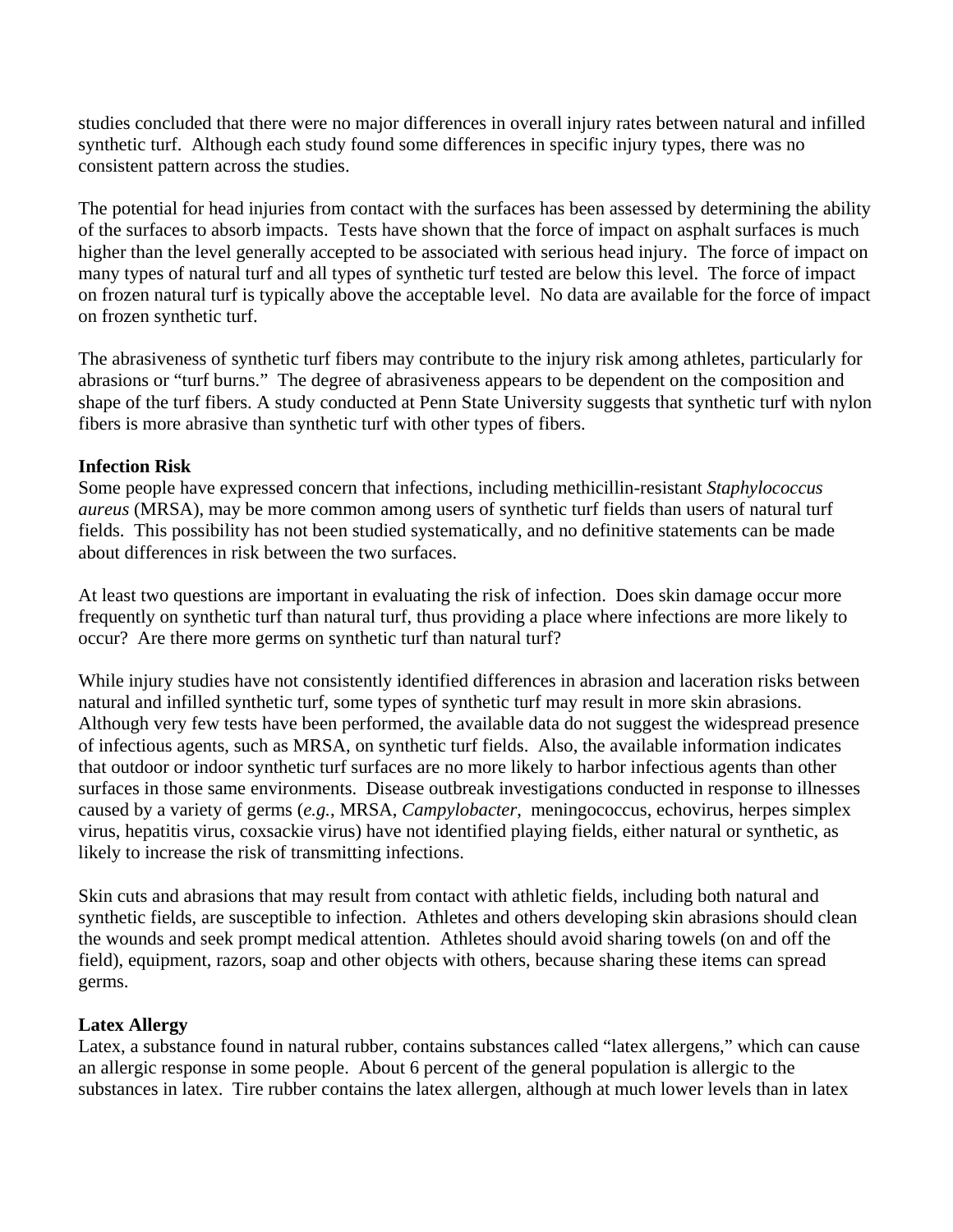gloves and other consumer products. People playing on synthetic turf may be exposed to latex allergens through direct contact with the skin (dermal exposure) and inhalation of small rubber particles suspended in the air.

A study conducted for the California Environmental Protection Agency tested samples of tire rubber on the skin of guinea pigs. None of the animals developed any rashes or allergic reactions from contact with the rubber.

Whether crumb rubber can cause an allergic response in people is not known. NYSDOH is unaware of any occurrences of latex allergy associated with contact with crumb rubber or synthetic turf fields.

# **Chemical Exposure**

Exposure to a chemical requires contact with it. Contact with a chemical occurs in three ways: swallowing it (ingestion exposure), breathing it (inhalation exposure), and having it come in contact with the skin (dermal exposure) or eyes (ocular exposure). The potential for harmful effects from exposure to a chemical depends on the amount of the chemical a person contacts, how the chemical enters the body (ingestion, inhalation, dermal, or ocular), how often contact occurs, and the toxic properties of the chemical. The ability of a chemical to be released from a substance (*e.g.,* crumb rubber) is an important factor in determining how much exposure actually occurs. Other factors that can influence a person's risk for adverse health effects from environmental chemicals include age, gender, general health, genetic differences, exposure to other chemicals and lifestyle choices.

Tires are manufactured from natural and synthetic rubbers along with numerous chemical additives, including zinc, sulfur, carbon black, and oils that contain polyaromatic hydrocarbons (PAHs) and volatile organic chemicals. Because crumb rubber is manufactured from used tires, it probably contains the same chemicals as tire rubber.

Studies have been conducted by the California Environmental Protection Agency Office of Environmental Health Hazard Assessment and the Norwegian Institute of Public Health to assess the potential for ingestion exposure to the chemicals in crumb rubber by children playing on synthetic turf. Both studies concluded that health risks to children resulting from the ingestion of crumb rubber are low.

The Norwegian Institute of Public Health also collected data to assess potential health risks resulting from dermal and inhalation exposures to chemicals contained in synthetic turf fields. Health assessments were conducted for adults and children. The researchers concluded that adverse health effects resulting dermal exposures to crumb rubber or from inhalation exposures to organic chemicals released from the fields are unlikely. No health assessment of the concentrations of rubber particles in the air was made.

A French study measured the concentrations of organic chemicals emitted as gases (known as volatile organic compounds or VOCs) from crumb rubber under laboratory conditions. The data were used by the French National Institute for Industrial Environment and Risks to evaluate possible health effects from inhaling VOCs released from synthetic turf. The study authors concluded that the concentrations of organic compounds emitted did not pose a health concern for athletes, officials or spectators.

Some types of synthetic turf fibers contain elevated levels of lead (*e.g.*, in the range of about 2,000 to 9,000 parts per million). Degradation of these fibers can form a dust that presents a potential source of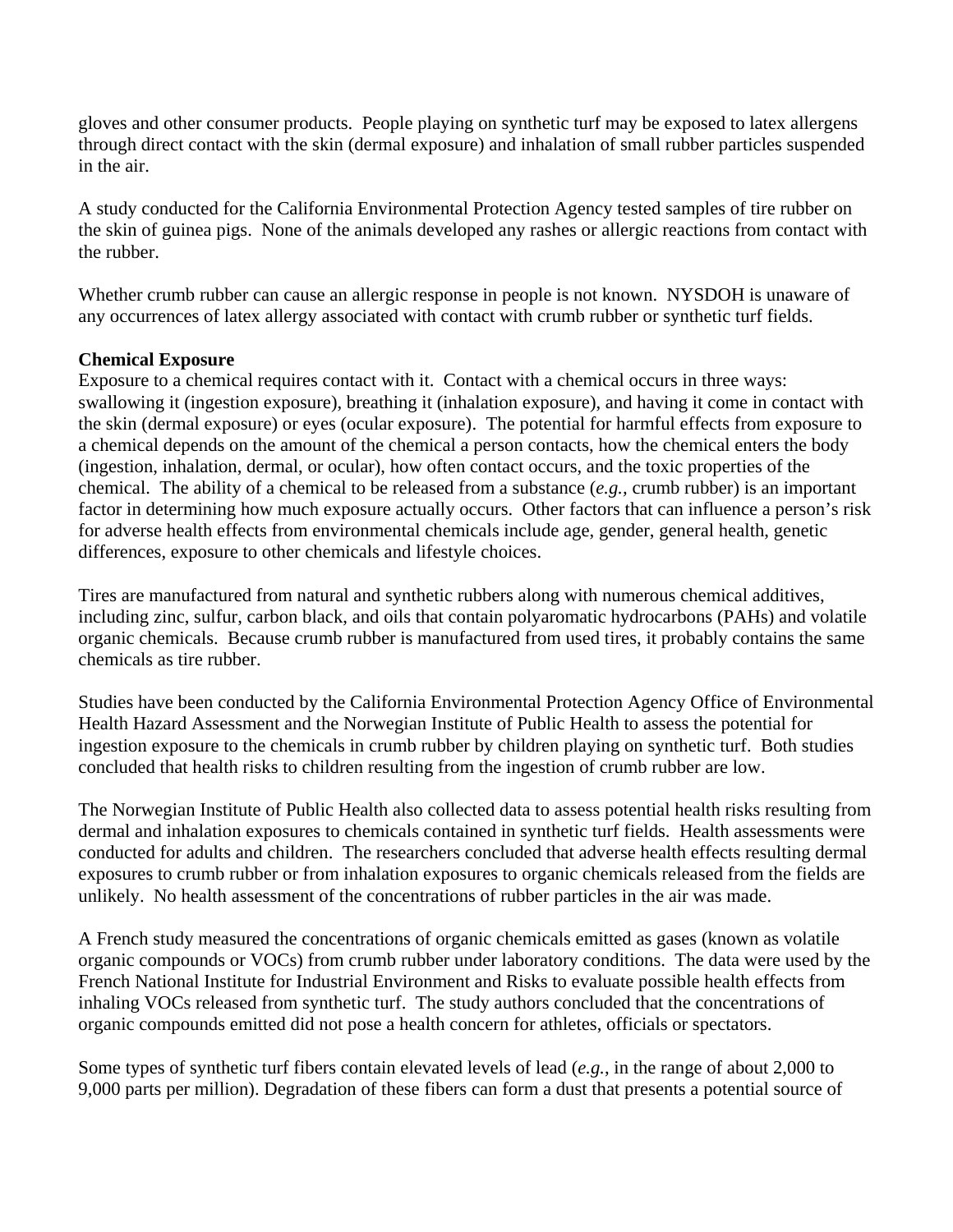lead exposure to users of the fields. The Centers for Disease Control and Prevention and the Agency for Toxic Substances and Disease Registry addressed the potential for lead exposures from synthetic turf fibers in a June 2008 Health Advisory (http://www.cdc.gov/nceh/lead/artificialturf.htm). For new or replacement installations, select synthetic turf products that do not have elevated lead levels.

Our review of the available information on crumb rubber and crumb rubber infilled turf fields indicates that ingestion, dermal or inhalation exposures to chemicals in or released from crumb rubber do not pose a significant public health concern.

# **OTHER CONSIDERATIONS**

A number of other factors may need to be considered when installing and using synthetic turf.

**Use:** Synthetic turf is more durable than natural turf and can be used without the rest periods that natural turf requires to keep the turf healthy. The New York City Department of Parks and Recreation (NYCDPR) estimates that on an annual basis, permitted use (hours per year) for synthetic turf athletic fields is 28 percent higher than for natural grass fields.

**Installation:** Installation costs of synthetic turf vary depending on the amount of site preparation required and the specific field design. The installation costs of synthetic turf are generally much higher than the installation costs of natural turf.

**Maintenance:** The maintenance costs of synthetic turf will vary depending on the field's use and design, but are typically estimated to be lower than the maintenance costs of natural turf. Natural turf requires regular mowing, fertilizer application, pest control and possibly watering. Synthetic turf requires replacing infill materials, repairing seams and removing weeds and moss. Specialized equipment, which may or may not be included in the field's purchase price, is required for these activities.

**Lifetime:** NYCDPR estimates that the lifetime of a natural turf field is on the order of five years. The synthetic turf industry estimates that the lifetime of an infilled synthetic turf athletic field is eight to ten years, depending on care during installation and use. NYCDPR and other New York entities have seen similar lifetimes.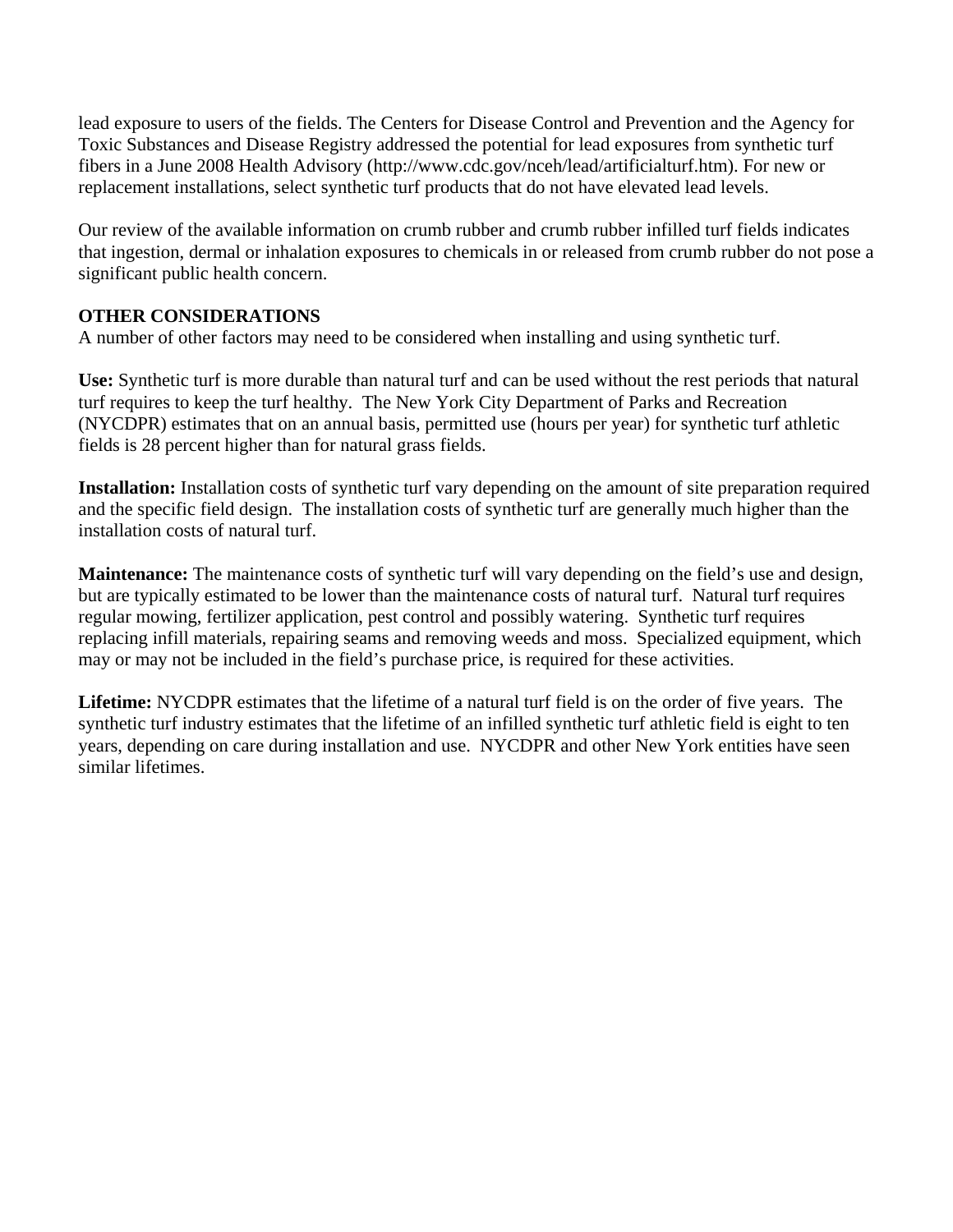# **SUMMARY OF INFORMATION FOR CRUMB-RUBBER INFILLED SYNTHETIC TURF ATHLETIC FIELDS**

| Heat stress        | Surface temperatures on crumb-rubber infilled synthetic turf fields can reach<br>levels of discomfort and may contribute to heat stress. This warrants<br>consideration when making decisions about installing and using a synthetic turf<br>field. While watering synthetic turf may briefly reduce surface temperatures, a<br>number of factors may influence its effectiveness. People using these fields<br>should be advised to remain hydrated and to seek relief from the heat in shaded<br>areas. |
|--------------------|-----------------------------------------------------------------------------------------------------------------------------------------------------------------------------------------------------------------------------------------------------------------------------------------------------------------------------------------------------------------------------------------------------------------------------------------------------------------------------------------------------------|
| Injury             | Overall, studies have found no consistent differences in injury rates between<br>natural and crumb-rubber infilled synthetic turf.                                                                                                                                                                                                                                                                                                                                                                        |
| Infection          | Skin cuts and abrasions that may result from contact with athletic fields (natural<br>and synthetic turf) are susceptible to infection. Athletes and others developing<br>skin abrasions should clean the wounds and seek prompt medical attention.<br>Athletes should avoid sharing equipment, razors, towels, soap and other objects<br>with others, because these items can spread germs.                                                                                                              |
| Latex allergy      | At the present time, NYSDOH is unaware of any occurrences of latex allergy<br>resulting from contact with crumb rubber or synthetic turf fields.                                                                                                                                                                                                                                                                                                                                                          |
| Chemical exposures | Based on the available information, chemical exposures from crumb rubber in<br>synthetic turf do not pose a public health hazard.                                                                                                                                                                                                                                                                                                                                                                         |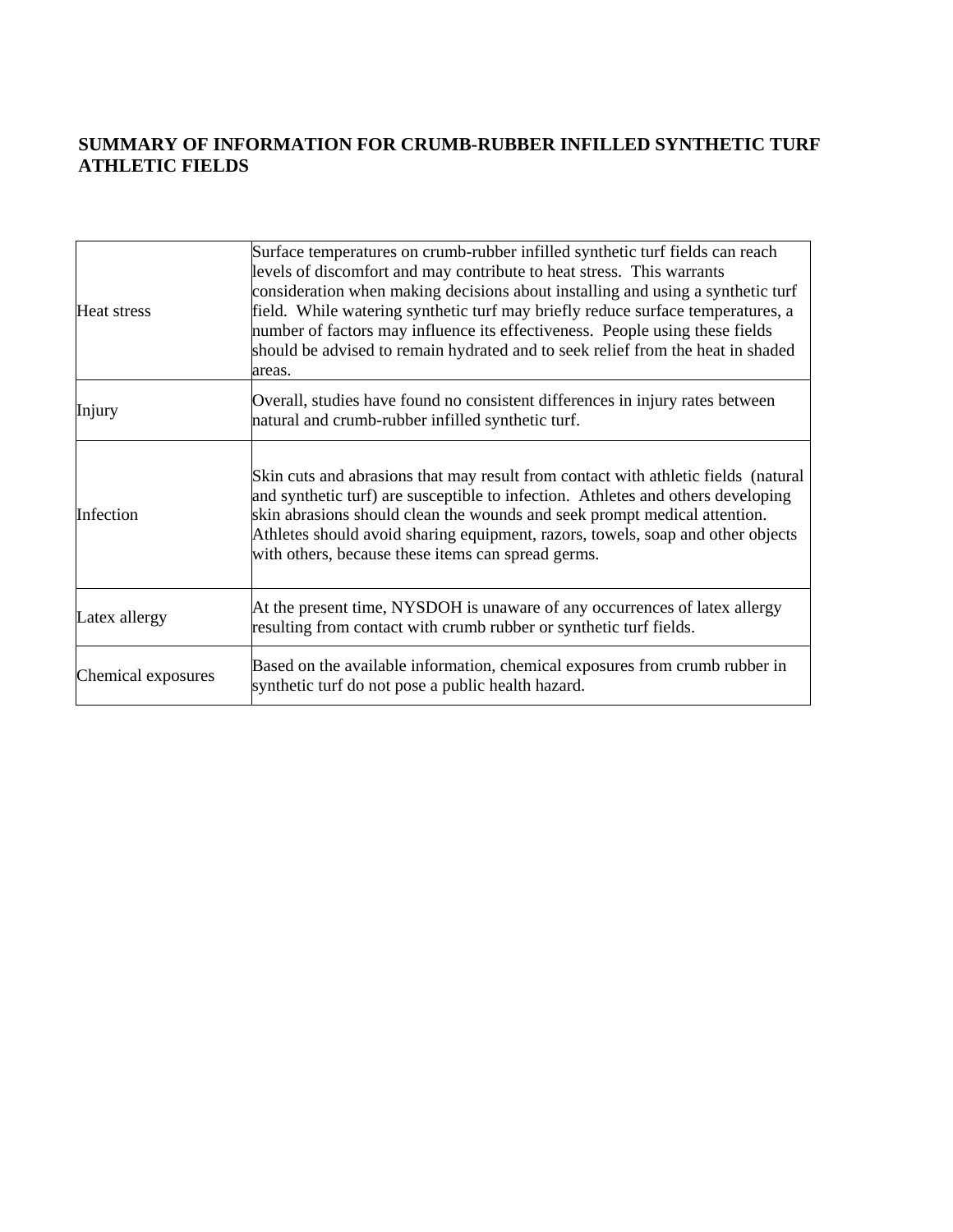# **WHERE CAN I GET MORE INFORMATION?**

If you have any questions about the information in this fact sheet or would like to know more about infilled synthetic turf athletic fields, please call the NYSDOH at 1-800-458-1158 or write to the following address:

New York State Department of Health Bureau of Toxic Substance Assessment Flanigan Square, 547 River St. Troy, NY 12180-2216

# **SOME RELEVANT REFERENCES**

# **Temperature of In-filled Synthetic Turf Athletic Fields**

- Adamson, C, Feature Research: Synthetic Turf Playing Fields Present Unique Dangers; University of Missouri, Columbia, College of Agriculture, Food, and Natural Resources, http://cafnr.missouri.edu/research/turfgrass.php
- McNitt S., Petrunak D., Evaluation of Playing Surface Characteristics of Various In-filled Systems; Penn State Department of Crop and Soil Sciences; http://cropsoil.psu.edu/mcnitt/infill.cfm
- Williams F.C., Pulley G.E.; Synthetic Surface Heat Studies; Brigham Young University; http://cahe.nmsu.edu/programs/turf/documents/brigham-young-study.pdf

# **Injuries**

- Ekstrand J., Timpka T, Hagglund M. Risk of injury in elite football played on artificial turf versus natural grass: a prospective two-cohort study. Br J Sports Med. 40:975-980, 2006.
- Fuller C W, Dick R W, Corlette J, Schmalz R; Comparison of the Incidence, Nature and Cause of Injuries Sustained on Grass and New Generation Artificial Turf by Male and Female Football Players. Part 1: Match Injuries; British Journal of Sports Medicine, 41 (Supplement 1): 20-26; 2007.
- Fuller C W, Dick R W, Corlette J, Schmalz R; Comparison of the Incidence, Nature and Cause of Injuries Sustained on Grass and New Generation Artificial Turf by Male and Female Football Players. Part 2: Training Injuries; British Journal of Sports Medicine, 41(Supplement 1): 27-32; 2007.
- Henderson, J.J., Rogers J.N., Crum J.R.; Athletic Field Systems Study 2000 2003: An evaluation and Comparison of Naturally and Artificially Enhanced Athletic Field Sand Textured Root Zones – Final Report, Michigan State University, December 2003.
- Mayr J.; Parameters Correlating to Injury Severity Score in Playground-Related Fall Accidents, International Journal of Injury Control and Safety Promotion, 3:147-152, 1996.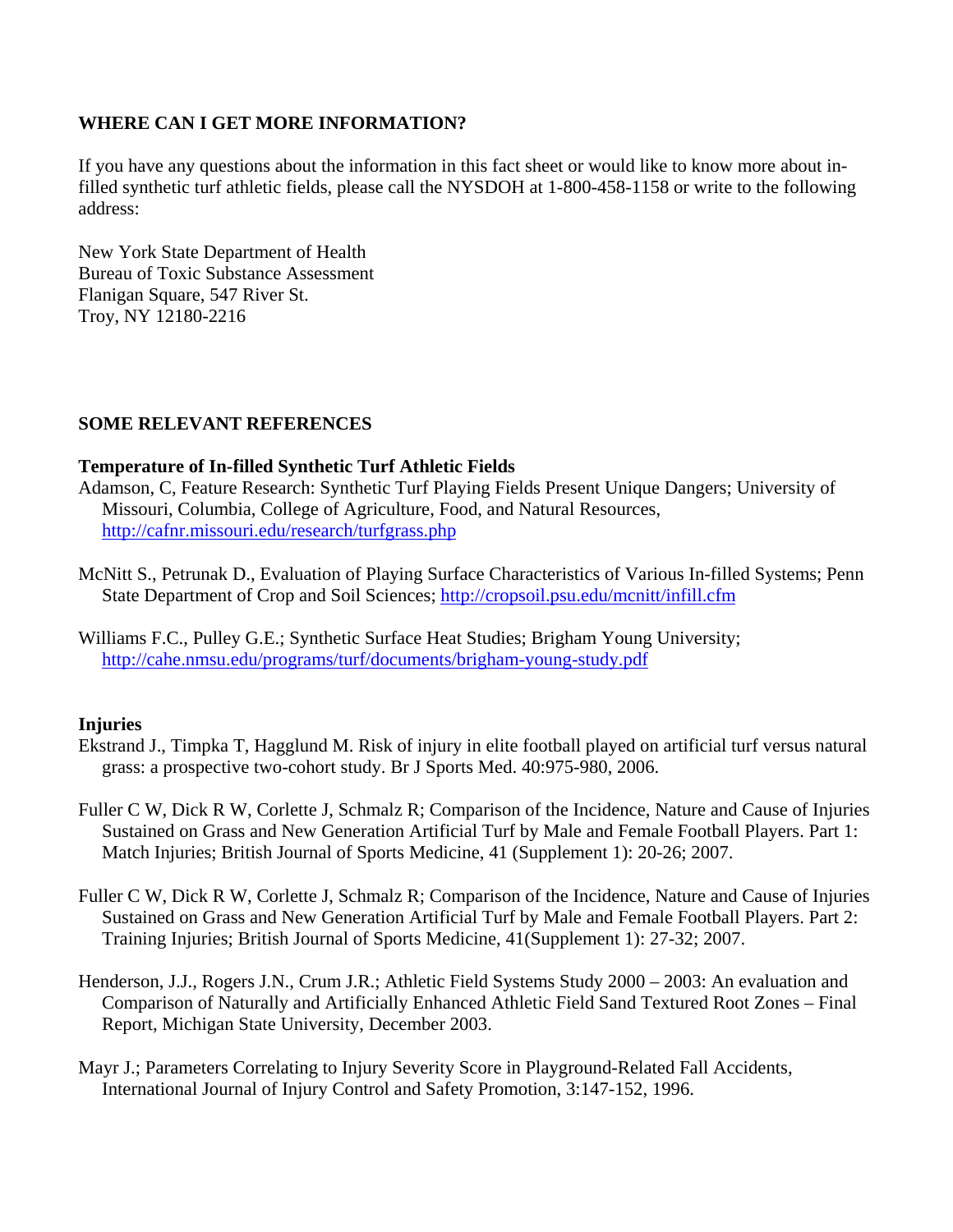- Meyers M, Barnhill B S; Incidence, Causes, and Severity of High School Football Injuries in FieldTurf Versus Natural Grass; The American Journal of Sports Medicine; 32: 1626-1638; 2004.
- Naunheim R, McGurren M, Standeven J, Fucetola R, Lautyssen C, Deibert E; Does the use of Artificial Turf Contribute to Head Injuries?; Journal of Trauma, Injury, Infection and Critical Care; 53: 691-694; 2002.
- Naunheim R, Parrott H, Standeven J; A Comparison of Artificial Turf; Journal of Trauma, Injury, Infection and Critical Care; 57: 1311-1314; 2004.
- Steffen K, Einar T E, Bahr R; Risk of Injury on Artificial Turf and Natural Grass in Young Female Football Players; British Journal of Sports Medicine; 41: 33-37; 2007.

### **Infection Risk**

- Archibald L, Shapiro J, Pass A. 2008. Methicillin-Resistant *Staphylococcus aureus* Infection in a College Football Team: Risk Factors Outside the Locker Room and Playing Field. Infect Contr Hosp Epid. 29:450-453.
- Begier E, Frenette K, Barrett N, et al. 2004. A High-Morbidity Outbreak of Methicillin-Resistant *Staphylococcus aureus* among Players on a College Football Team, Facilitated by Cosmetic Body Shaving and Turf Burns. Clin Infect Dis. 39:1446-53.
- Kazakova S, Hageman J, Matava M, et al. 2005. A Clone of Methicillin-Resistant *Staphylococcus aureus* among Professional Football Players. The New Engl J of Med. 352:468-75.
- McNitt S., Petrunak D.; Evaluation of Playing Surface Characteristics of Various In-Filled Systems; Penn State Department of Crop and Soil Sciences; http://cropsoil.psu.edu/mcnitt/infill.cfm
- New York State Department of Health, Health Advisory: Prevention Of Methicillin-Resistant *Staphylococcus Aureus* (MRSA) Infections In The School Setting, October 25, 2007.
- Nguyen D, Mascola L, Bancroft E. 2005. Recurring Methicillin-resistant *Staphylococcus aureus* Infections in a Football Team. Emerg Infect Dis. 11: 526- 532.
- Romano R, Doanh L, Holtom P. 2006. Outbreak of Community-Acquired Methicillin-Resistant *Staphylococcus aureus* Skin Infections Among a Collegiate Football Team. J Athlet Train. 41:141- 145.
- Stacey A, Endersby K, Chan P, Marples R. 1998. An outbreak of methicillin resistant *Staphylococcus aureus* infection in a rugby football team. Br J Sports Med. 32:153-154.